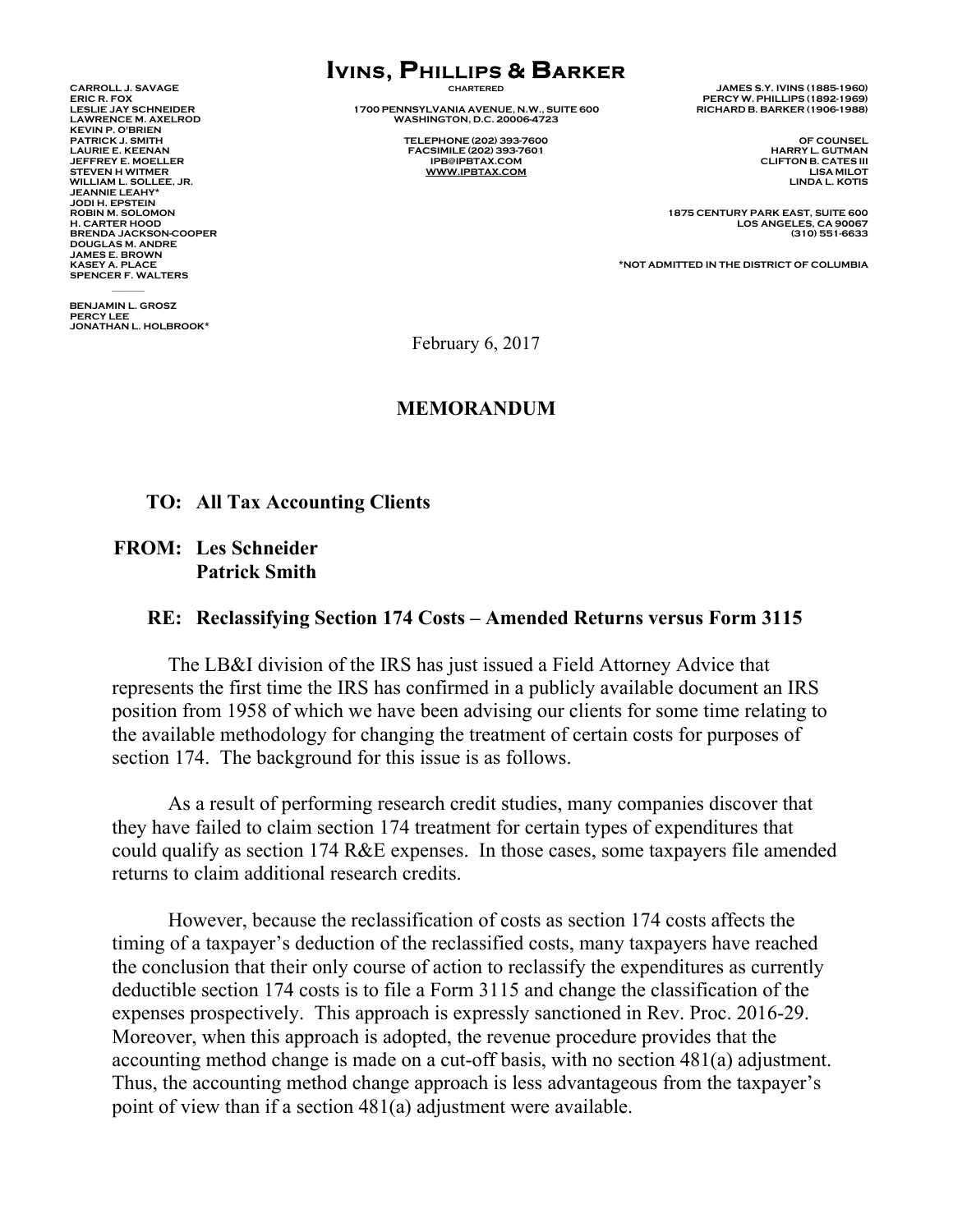#### **IVINS, P HILLIPS & B ARKER**

Memorandum to All Tax Accounting Clients **Page 2** Page 2 *Re: Reclassifying Section 174 Costs*  February 6, 2017

 In contrast, we have been advising clients of a little-known position of the IRS National Office that permits taxpayers in the foregoing type of situation to reclassify costs as section 174 costs retroactively, by filing amended returns for open taxable years and claiming additional deductions for these years under section 174. Many taxpayers have been unaware of this possibility. Moreover, in some instances where taxpayers have followed the amended return approach, the IRS's examination team has been unaware of the National Office position and has challenged the amended return approach as an impermissible unauthorized accounting method change. Although a 1958 revenue ruling, Rev. Rul. 58-74, 1958-1 C.B. 148, supports this position, nevertheless, the fact that the IRS has never, since issuing that ruling, applied this position in any form of publicly available guidance document has caused some taxpayers to question whether this position remains the position of the IRS.

In a highly significant Field Attorney Advice, enclosed as FAA 20170501F, the LB&I Division of the IRS has now confirmed that the amended return approach is permissible. This is the first time since the issuance of Rev. Rul. 58-74 that this holding has been issued in a published form.

 Let us know if you would like to discuss the use of this amended return approach or have any questions about the FAA.

Les Schneider

Patrick Smith

Enclosure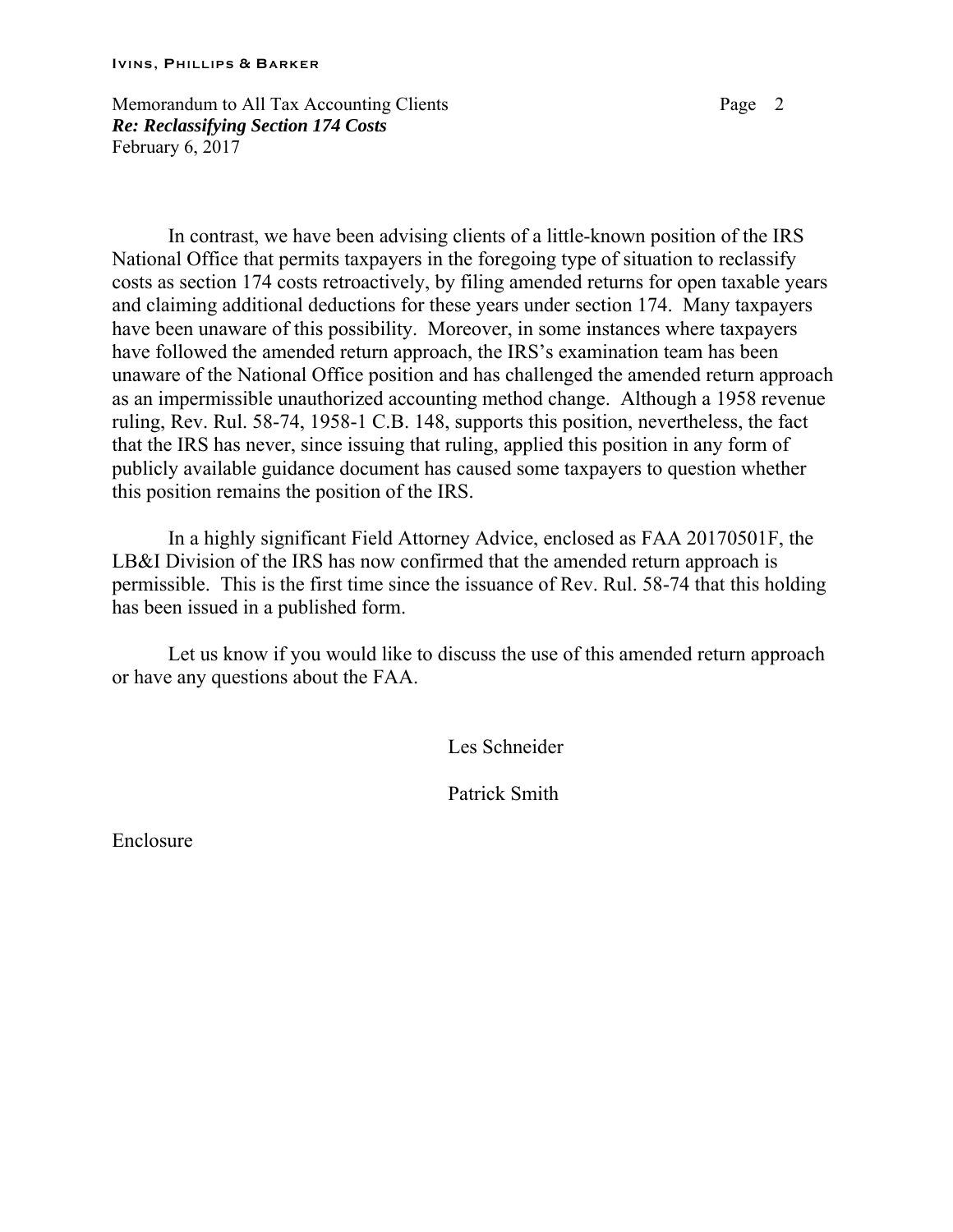# **Office of Chief Counsel Internal Revenue Service Memorandum**

Number: **20170501F** Release Date: 2/3/2017

CC:LB&I: :BDFerraro POSTF-116347-16

Date: October 26, 2016

from: Barbara D. Ferraro

Subject:  $-$  Notice of Proposed Adjustment (NOPA) Review

This advice may not be used or cited as precedent. UILC: 174.00-00

174.06-00

Tax Years: to

**Please be advised that this writing may contain privileged information. Any unauthorized disclosure of the writing may have an adverse effect on privileges, such as the attorney-client privilege. If disclosure becomes necessary, please contact this office for our views.**

The Internal Revenue Service (I.R.S., or the Service) exam team (Exam Team) provided the Office of Chief Counsel (Counsel) with a draft NOPA for its review. The NOPA disallows certain Internal Revenue Code (I.R.C.) § 174 expenditures claimed by the and its subsidiaries (except the Taxpayer), on its consolidated Forms 1120, United States Corporation Income Tax Return (Tax Return), for the ----------- Plant, a power plant located in ------------------ (Plant) and owned by its wholly owned subsidiary,  $($ ).  $)$  Counsel has coordinated with the National Office Branch Six, Pass-through and Special Industries in its review of these issues and the issuance of this memorandum. The following summarizes our advice with respect to the legal position set forth in the NOPA.

## **ISSUES**:

- 1. Can ------------- amend its Tax Returns for open years ---------------to claim costs that that the strip on the originally filed Tax Returns for those years, as I.R.C. § 174 (a) expenditures?
- 2. Are all Plant costs I.R.C. § 174 and Treasury Regulation § 1.174-2(a)(1) expenditures because the Plant qualifies as a Treasury Regulation § 1.174- 2(a)(4) pilot model?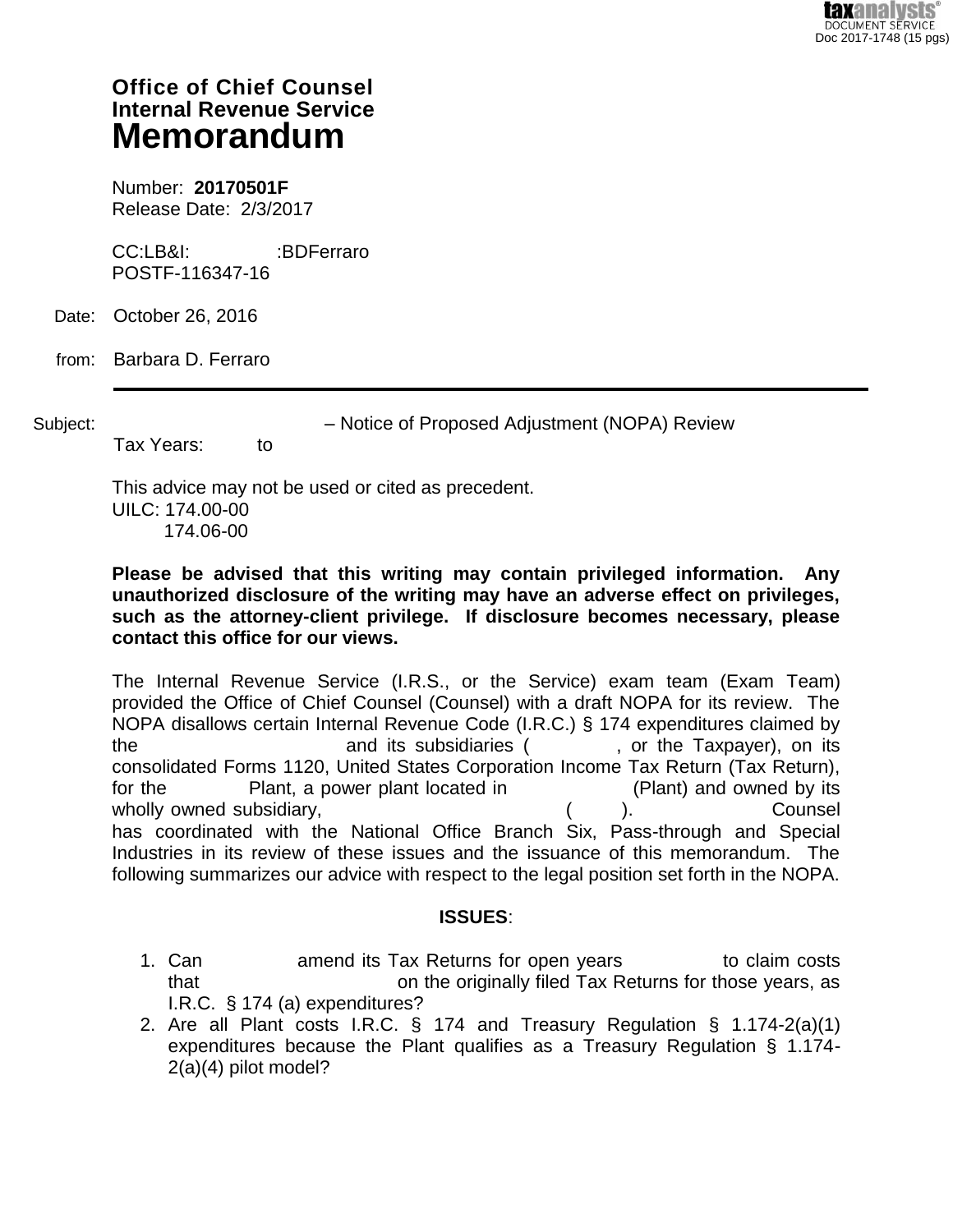

- 3. Are all of the Plant subcomponents' costs I.R.C. § 174 and Treasury Regulation § 1.174-2(a)(1) expenditures because the subcomponents qualify as Treasury Regulation § 1.174-2(a)(4) pilot models?
- 4. Which Plant costs are I.R.C. § 174 and Treasury Regulation § 1.174-2(a)(1) expenditures?

#### **CONCLUSIONS**:

- 1. Yes, The may amend its Tax Returns for open years in to claim costs that -------------------------------- on the originally filed Tax Returns for those years, as I.R.C. § 174(a) expenditures. However, these costs will only be tax deductible under I.R.C. § 174(a) and Treasury Regulation § 1.174-3(a) if they qualify as research or experimental expenditures pursuant to I.R.C. § 174 and Treasury Regulation § 1.174-2(a)(1).
- 2. No, all Plant costs are not I.R.C. § 174 and Treasury Regulation § 1.174-2(a)(1) expenditures because the Plant does not qualify as a Treasury Regulation § 1.174-2(a)(4) pilot model.
- 3. No, all of the Plant subcomponents' costs are not I.R.C. § 174 and Treasury Regulation § 1.174-2(a)(1) expenditures because the subcomponents do not qualify as Treasury Regulation § 1.174-2(a)(4) pilot models.
- 4. The Plant's, its subcomponents' and components' engineering, design costs and integration costs are I.R.C. § 174 and Treasury Regulation § 1.174-2(a)(1) expenditures because those costs were incurred to re-engineer and re-design the Plant's, its subcomponents' and components' first of a kind equipment.

## **FACTS**:

taxpayer is a belectrical power utility company that provides electrical power generation, electrical power transmission, as well as, retail and wholesale power distribution to its consumers. It's located in the United States ---------------------------------and supplies its generated electrical power to over -------------------customers within a --------------------------------------------------------service territory that includes -------------, --------------, --------------------------------, and the ------------ region of  $\qquad \qquad$  . Its regulated electric power subsidiaries are  $\, , \qquad \qquad , \quad , \text{ and}$ 

has claimed, via its wholly owned subsidiary extended and aggregate \$ in Schedule M-3 I.R.C. § 174 research and expenditure (R&E) deductions (R&E Deductions) in its -----------------Tax Returns with respect to property, which in large part, is subject to depreciation. The Taxpayer

. For tax years

had originally and the state of the state of the state of the state of the state of the state of the state of t

historically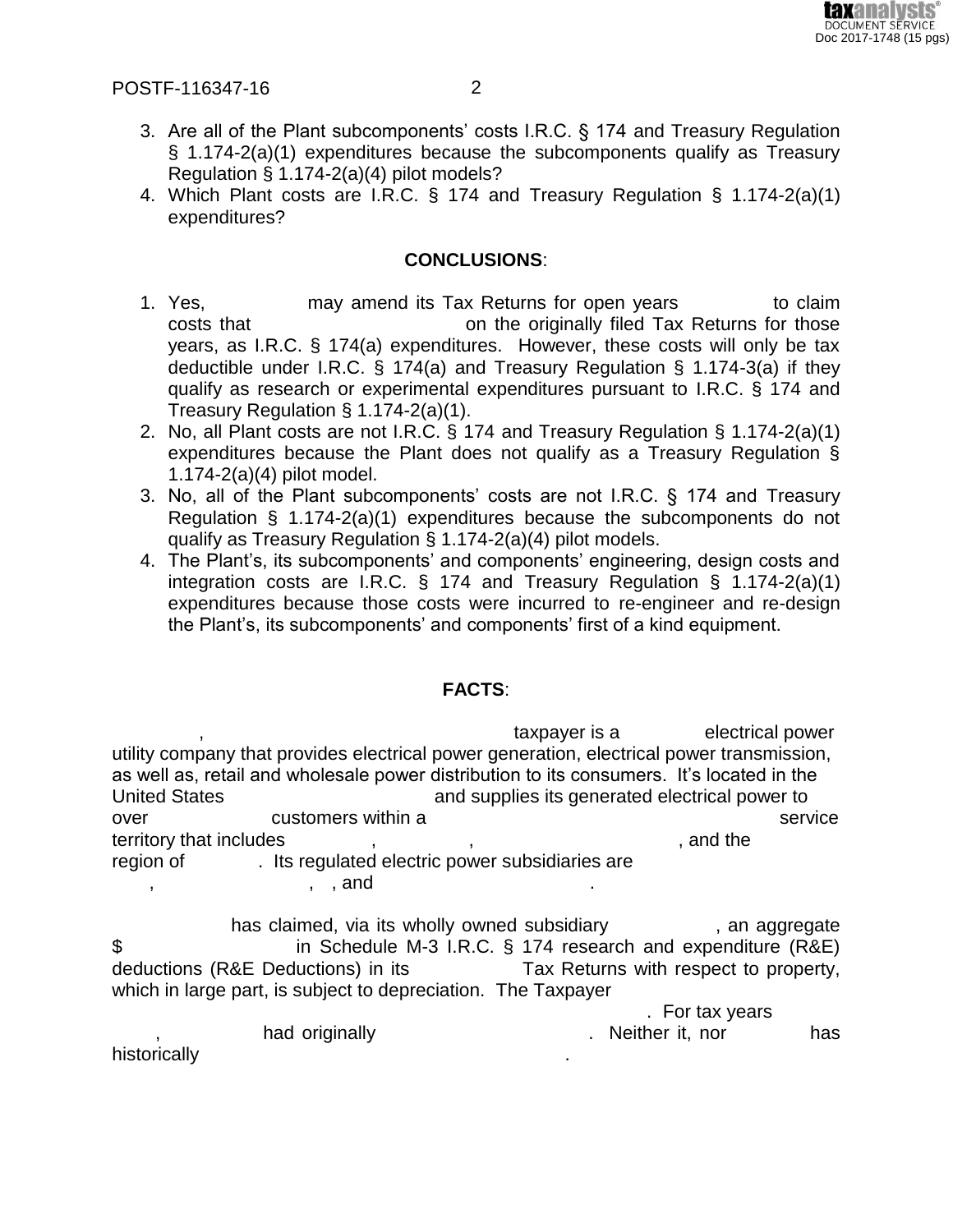

The Taxpayer has relied on the 2014 issued § 1.174, et seq. Treasury Regulations (New Regulations), which clarify that property that is subject to depreciation is not precluded from being subject to I.R.C. § 174, so long as the expenditure at issue otherwise qualifies as an I.R.C.  $\S$  174 expenditure. The  $\blacksquare$   $\blacksquare$   $\blacksquare$  that reported are:  $(1)$  \$  $-$  for the December 31,  $-$  tax year on an amended Tax Return; (2)  $\$\qquad$  for the December 31,  $\qquad$  tax year on an amended Tax Return; (3)  $\frac{1}{2}$  for the December 31, tax year on an amended Tax Return;  $(4)$  \$  $-$  for the December 31,  $-$  tax year on an amended Tax Return;  $(5)$  \$ for the December 31, tax year on an amended Tax Return; (6) \$ for the year December 31, tax year, \$----------------------on an originally filed Tax Return and an additional \$-----------------on an amended Tax Return; and  $(7)$  \$  $-$  for the December 31,  $-$  tax year on an originally filed Tax Return. The state of the state of the state of the state of the state: (1)  $\$  for the December 31, tax year; (2)  $\frac{1}{\sqrt{2}}$  for the December 31,  $\text{tax year}$ ; (3)  $\text{\$}$  for the December 31,  $\text{tax year}$ ; (4)  $\text{\$}$ for the December 31,  $\qquad \qquad$  tax year; (5) \$  $\qquad \qquad$  for the December 31,  $\qquad \qquad$  tax year;  $(6)$  \$  $-$  for the year December 31,  $-$  tax year; and (7)  $\frac{1}{3}$ for the December 31,  $\qquad \qquad$  tax year, totaling \$  $\qquad \qquad$  for all tax years at issue.

had filed a statement in its Tax Return

for the tax years. However, the Taxpayer via

. Relying on the New Regulations, the Taxpayer included a protective Form 3115 Application for Change in Accounting Method (Protective Form, or Form) in its ------ Tax Return via

The Protective Form was filed pursuant to Revenue Procedure 2011-14, 2011-1 C.B. 330, which was in part modified by Revenue Procedure 2014-17 2014-1 C.B. 661, but Appendix 7.01,

 $--\frac{1}{2}$  ,  $--\frac{1}{2}$  ,  $--\frac{1}{2}$  ,  $--\frac{1}{2}$  ,  $--\frac{1}{2}$  ,  $--\frac{1}{2}$  ,  $--\frac{1}{2}$  ,  $--\frac{1}{2}$  ,  $--\frac{1}{2}$  ,  $--\frac{1}{2}$  ,  $--\frac{1}{2}$  ,  $--\frac{1}{2}$  ,  $--\frac{1}{2}$  ,  $--\frac{1}{2}$  ,  $--\frac{1}{2}$  ,  $--\frac{1}{2}$  ,  $--\frac{1}{2}$  ,

. As described in the Form,

. The taxpayer

DOCUMENT SERVICE Doc 2017-1748 (15 pgs)

further proposed in the Form that

-----------------------------------------------------.

*The Plant*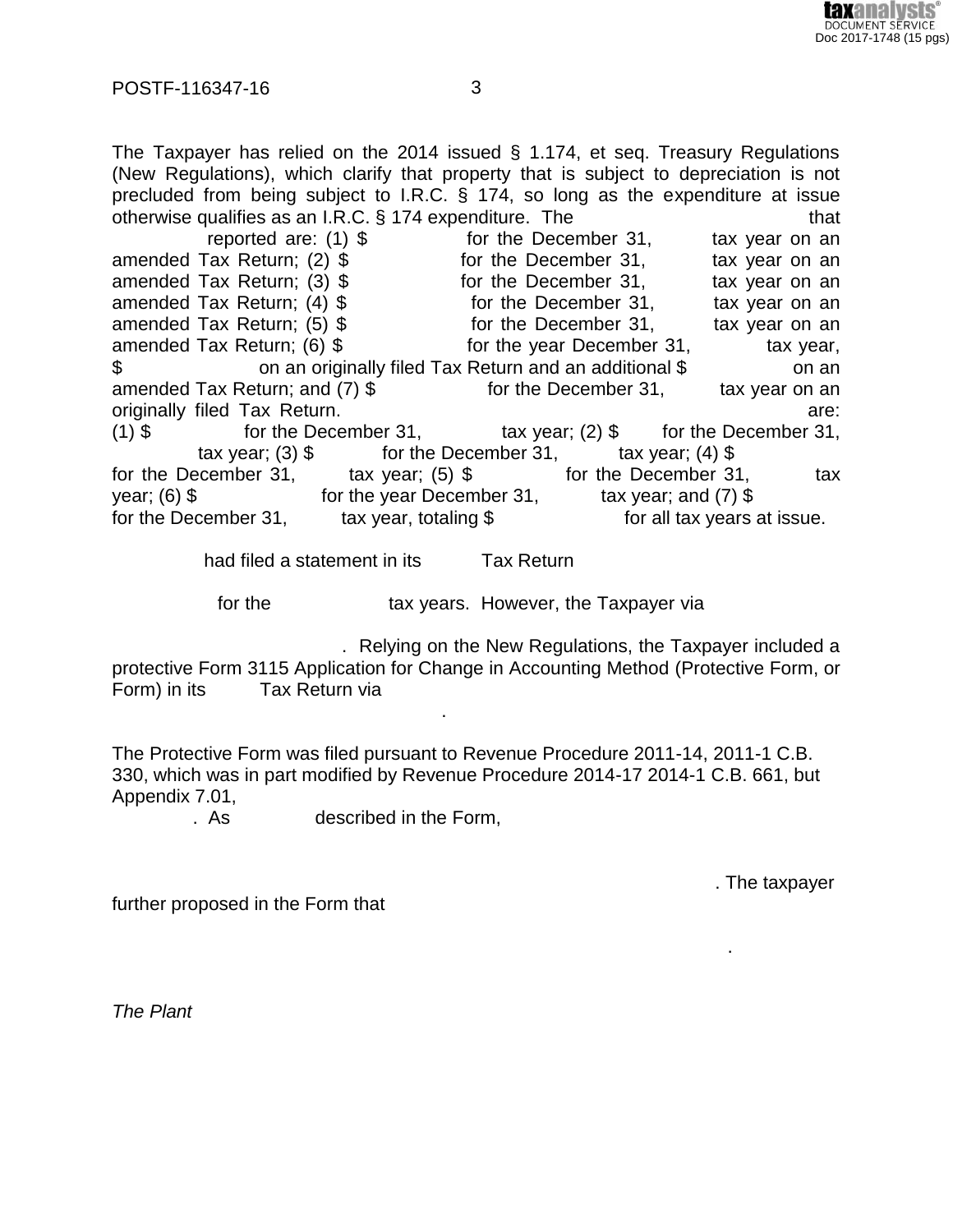

The Plant is an  $($ that converts and the set of the set of the set of the set of the set of the set of the  $\sim$ 

 $\blacksquare$   $\blacksquare$   $\blacksquare$   $\blacksquare$   $\blacksquare$  from an  $\blacksquare$ is the Plant's primary fuel and  $\qquad \qquad$  delivered to it by a dedicated pipeline, is its secondary fuel. At full capacity, it converts in excess of

of er hour into It has two reduced the with  $\qquad \qquad ,$ ----------------, --------------------------------------------------(-----------), ---------------------------, and associated support facilities. The ------------- convert -------------------------------------, which is used to power the two settled that produce electricity. Hot

------------------------from the -----------------------flow to the ------------. The ------------ produce from that powers the settle state of the state of the state of the state of the state of the state of the state of the state of the state of the state of the state of the state of the state of the state of the state of the approximately example approximately example approximately

The Plant's three primary systems are the  $\blacksquare$ , the which cleans the ----- before it flows to the -------------------------------------------by removing  $\, \, , \qquad \, \, , \qquad \, \, , \qquad \, \, , \qquad \, \, , \qquad \, \, , \qquad \, \, , \qquad \, \, , \qquad \, \, , \qquad \, \, , \qquad \, \, , \qquad \, , \qquad \, , \qquad \, , \qquad \, , \qquad \, , \qquad \, , \qquad \, , \qquad \, , \qquad \, , \qquad \, , \qquad \, , \qquad \, , \qquad \, , \qquad \, , \qquad \, , \qquad \, , \qquad \, , \qquad \, , \qquad \, , \qquad \, , \qquad \, , \qquad \, , \qquad$ ----------------------------------.

has taken the position that the Plant was built to evaluate and resolve a overall design uncertainty. In connection therewith, it highlights that the Plant's three sub-systems have first-of-a-kind (FOAK) equipment, including the ---------------and ------------------system, the -----------------------, the system, as well as the system. These subsystems, which are part of the system's () technology, had however been previously developed, tested and validated by the state of the state of the state of the state of the state of the state of the state of the state of the state of the state of the state of the state of the state of the state of the state of the state of the state of t ------------------(-------), at the Plant's prototype in ------------------, ---------------- (Prototype). Notwithstanding its position, the Taxpayer has assigned no, low, or moderate incremental technical risk factors to these sub-systems.

#### $C$ *redits*

#### received and a set of the set of the set of the set of the set of the set of the set of the set of the set of the set of the set of the set of the set of the set of the set of the set of the set of the set of the set of th

. Per the application for  $\cdot$ , the Plant is in large part comprised of proven and commercially available equipment and technology. The Taxpayer further states therein that it had gained knowledge, as well as engineering, design, and construction expertise and capabilities, through its work at the Prototype.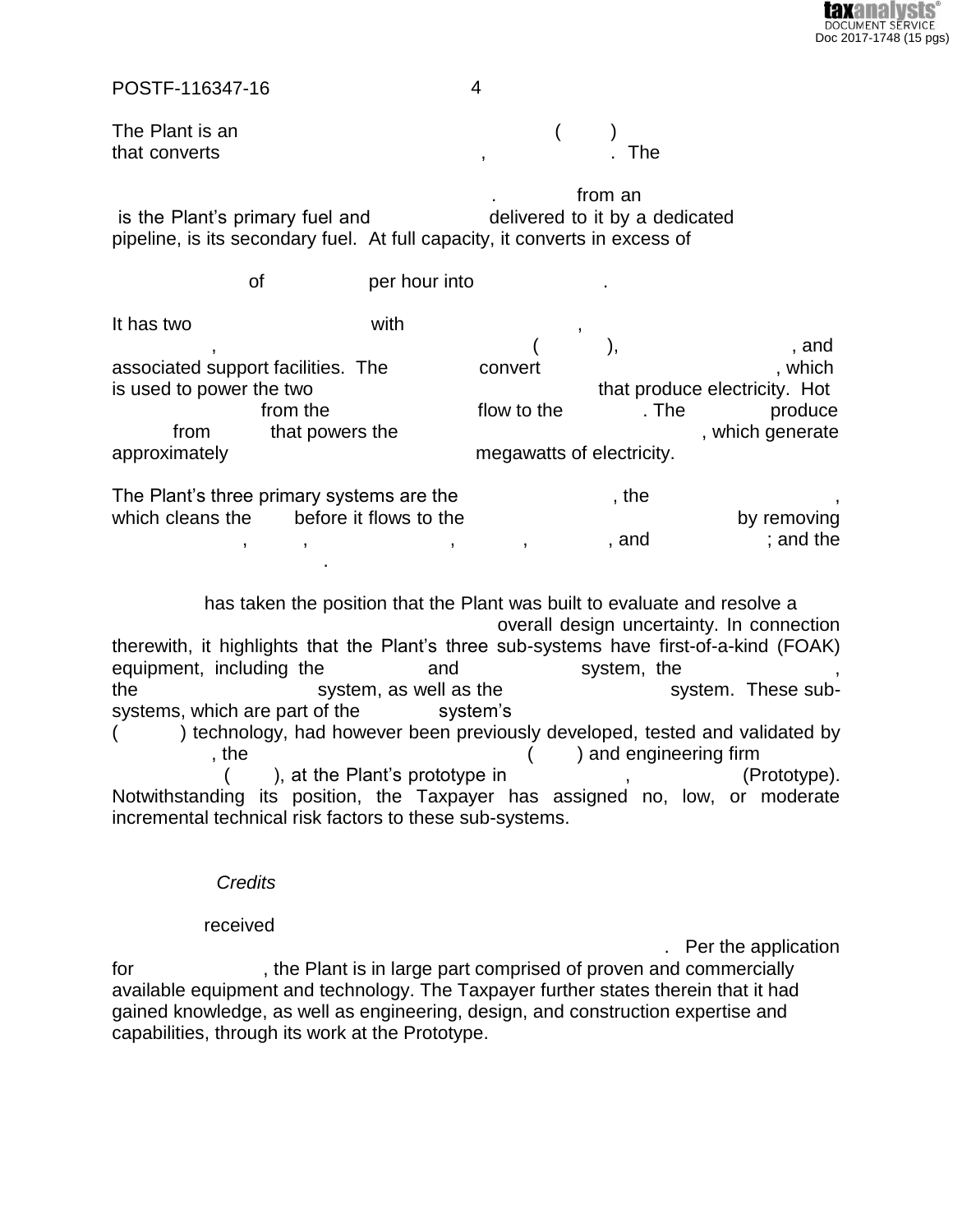

has however

Initiative

because

Technology Risk Assessment of the Plant

The Taxpayer's engineering team (Team) concluded in an internal report (Report) that

 $\mathbf{r}$ 

 $\blacksquare$ 

Team further reasoned that and the

To so conclude, the Team analyzed

industries and therefore, only presented , and comparable technology risks to such of any other Specifically,

i.

 $\bar{\mathbf{z}}$ 

, and

Further, the Report did not

 $\bullet$ 

 $\mathcal{L}^{\mathcal{L}}$ 

a result thereof, the Team noted that

5

. The

 $,$  the

 $\,$ 

. As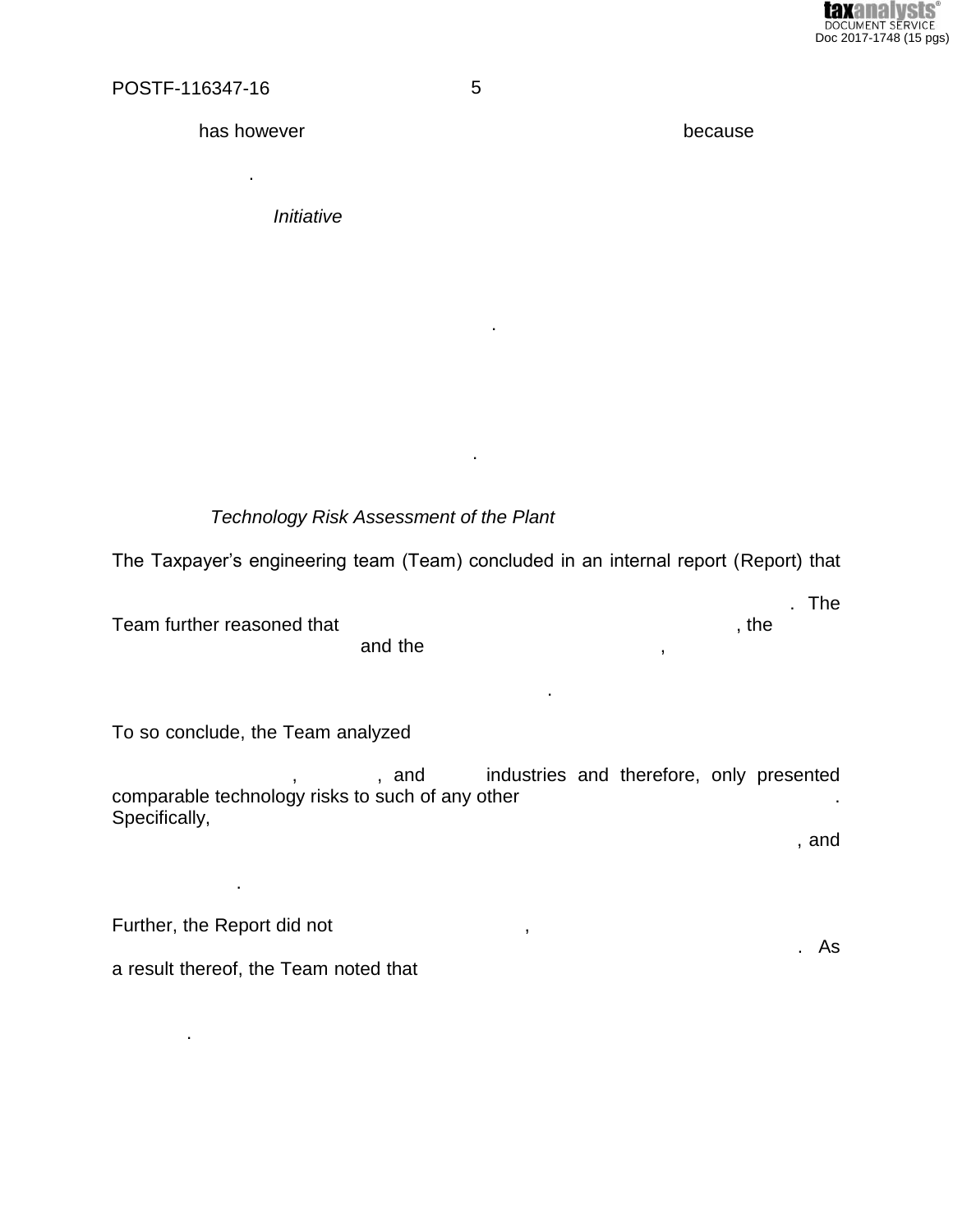

Per the Report,  $(1)$ subcomponent; (2) subcomponent; (3) subcomponent;  $(4)$ subcomponent;  $(5)$ subcomponent (6) subcomponent; (7) subcomponent; (8) subcomponent; (9) subcomponent; (10) subcomponent; (11) subcomponent; (12) a subcomponent; (13) subcomponent; (14) subcomponent; (15) subcomponent; and (16) subcomponent.

The Taxpayer's Position

**Primary Position** 

primary position is that

. In furtherance of its position, the

Taxpayer advocates that

. This position fails however, application, the Plant is principally comprised of proven because per and commercially available equipment and technology. The Taxpayer further specifies therein, that

These statements are Report, where its Team concluded that supported by

**Alternative Position** 

alternative position

This position equally fails because

. It

secondly did not identify any system, or individual Plant component, that imposed high incremental risks as compared to those of power plants. As such,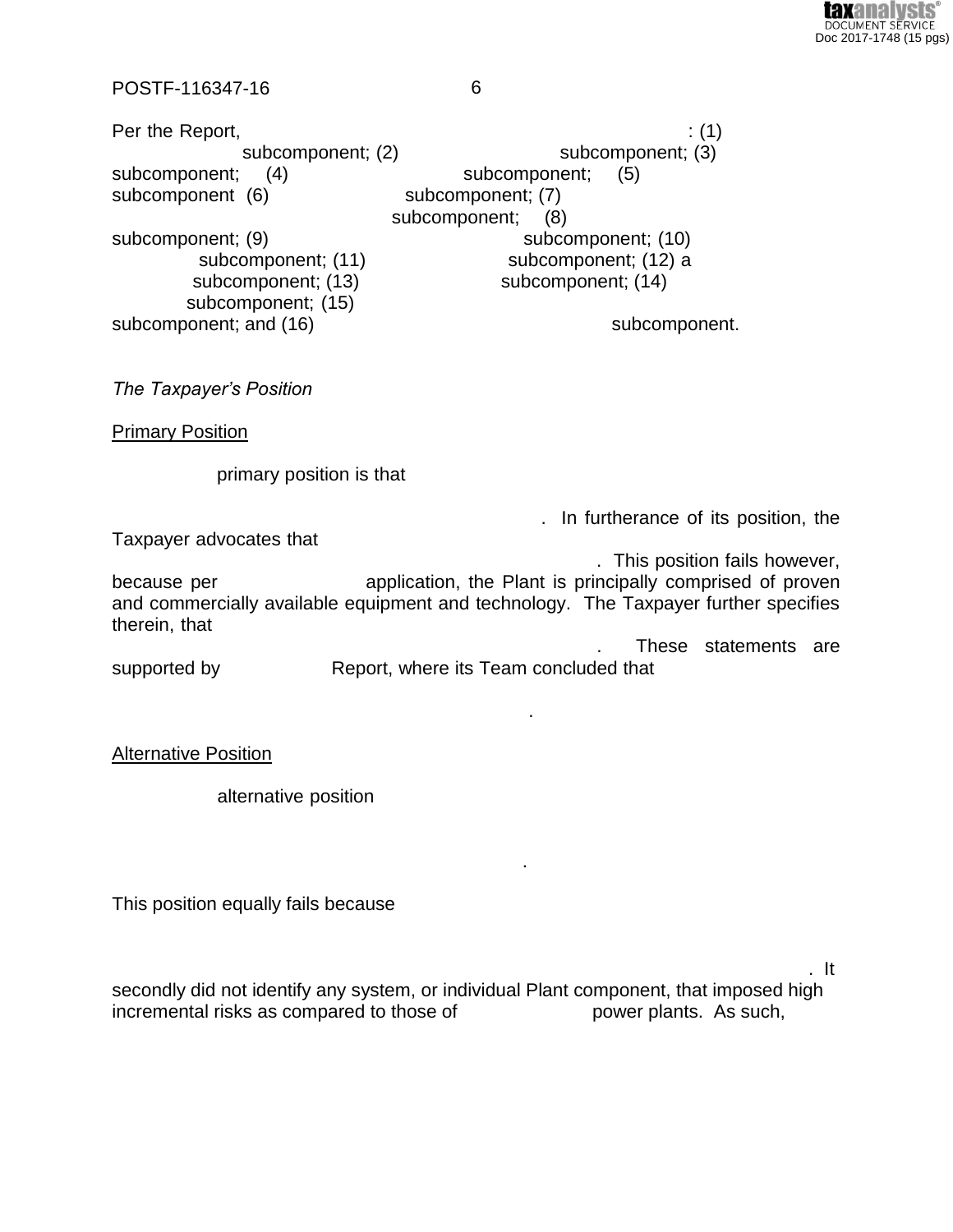

#### **LAW AND ANALYSIS**:

1. Issue: Can  $\blacksquare$  amend its Tax Returns for open years  $\blacksquare$  to claim costs as I.R.C.  $\S 174(a)$  expenditures that  $\qquad \qquad$  on the originally filed Tax Returns for those years?

Conclusion: The may amend its Tax Returns for open years only in the store claim costs as I.R.C.  $\S$  174(a) expenditures, that  $\blacksquare$  on the originally filed Tax Returns for those years. However, these costs will only be tax deductible under I.R.C. § 174(a) and Treasury Regulation § 1.174-3(a) if they qualify as research or experimental expenditures pursuant to I.R.C. § 174 and Treasury Regulation § 1.174-2(a)(1).

#### **Discussion**

A taxpayer may deduct current research or experimental expenditures that are not chargeable to the capital account, which are paid or incurred by him during the taxable year in connection with his trade or business. I.R.C. § 174 (a)(1), Treas. Reg. § 1.174- 3. This method may be adopted without the Secretary of the Treasury, or his delegate's (Secretary) consent, for the first taxable year in which these expenditures are paid or incurred. I.R.C. § 174(a)(2)(A), Treas. Reg. § 1.174-3(a) and (b). However, a taxpayer may not adopt the expense method for a particular project and adopt a different method of treating the balance of the expenditures for the same taxable year relating to the same project. Treas. Reg. § 1.174-3(a). The method applies to all such expenditures and to the taxable income computation for the year of the adoption, as well as all subsequent years. Id. A change of this method, once adopted, requires the Secretary's approval and authorization of all or part of the expenditures.I.R.C. § 174 (a)(3), Treas. Reg. § 1.174-3(a) and (b).

Research or experimentation expenditures resulting in a depreciable property end product to be used in the taxpayer's trade or business may, subject to the limitations of Treasury Regulation § 1.174-2(b)(4), be allowable as an I.R.C. § 174(a) current expense deduction. Treas. Reg. § 1.174-2(b)(2). This deduction is limited to amounts expended for I.R.C. § 174 and Treasury Regulation § 1.174-2(a) research or experimentation. Treas. Reg. § 1.174-2(b)(4). This provision applies to taxable years ending on or after July 21, 2014 and to taxable years for which the limitations for assessment of tax has not expired. Treas. Reg. § 1.174-2(d).

Revenue Ruling 58-74, 1958-1 C.B.148 (Ruling) examined the current expense

 $--\frac{1}{2}$  , which is a set of the set of the set of the set of the set of the set of the set of the set of the set of the set of the set of the set of the set of the set of the set of the set of the set of the set of the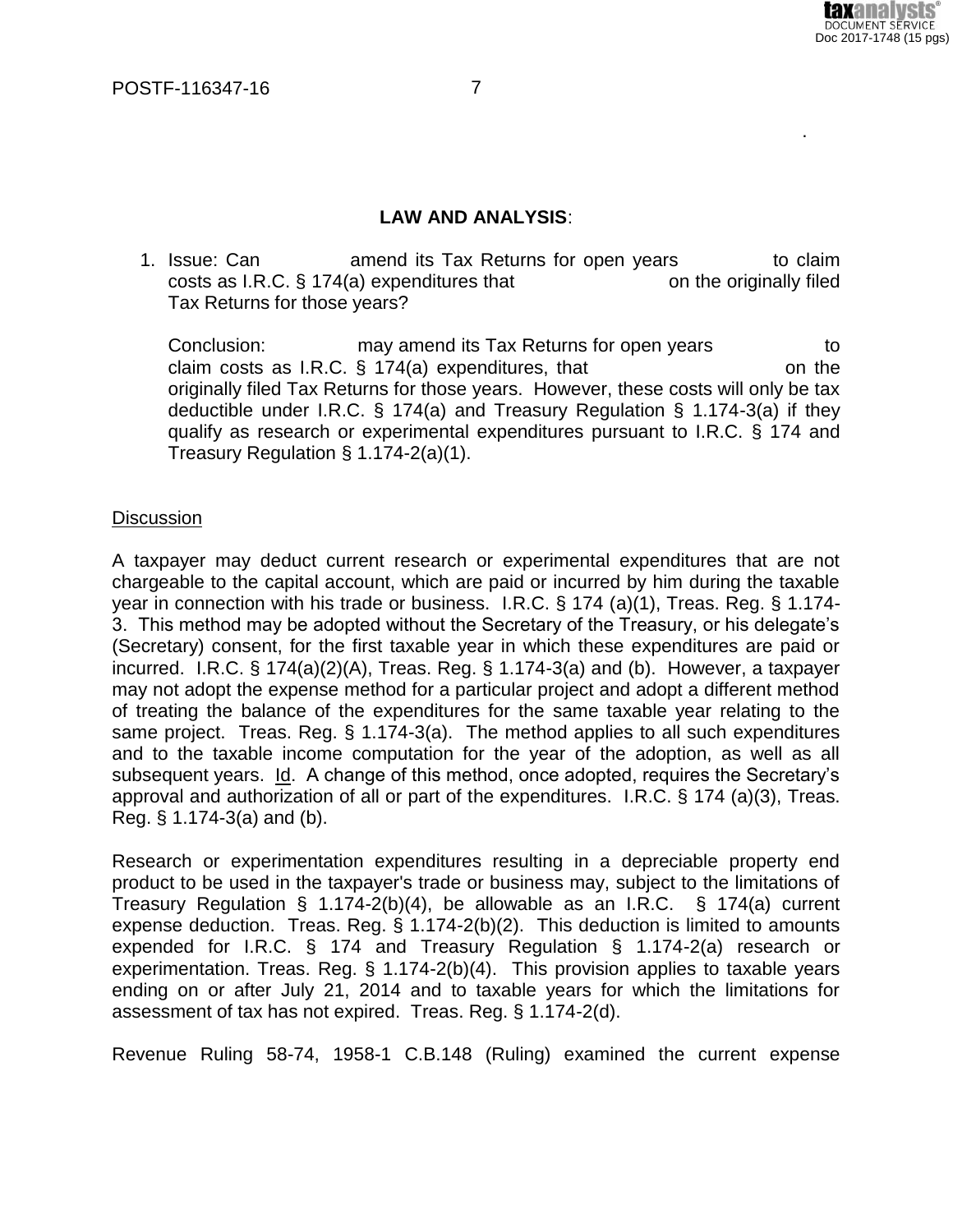

method's application and concluded that a taxpayer, which had adopted the I.R.C. § 174(a) expense method, but had failed to include certain research or experimental expenses in prior taxable years, should file amended returns for those years, if those years are still open, to claim the omitted research or experimental expenses.

The Ruling citing Treasury Regulation § 1.174-3(a), specifically states that the adopted expense method for R&E expenditures is binding and inclusive for all such expenditures for the particular project or projects involved, for the taxable year of adoption and for all subsequent taxable years, until a change to another method is properly effected.

in its Tax Return and pursuant to it,

tax years. Per the Protective Form, the Taxpayer also

further proposed in the Form, that

By filing amended Tax Returns for open tax years ... The Taxpayer will be

. See Treas. Reg.

§ 1.174-2(d) and Rev. Rul. 58-74. Therefore, may amend its Tax Returns for open years to to claim costs as I.R.C.  $\S$  174(a) expenditures, that had been on the originally filed Tax Returns for those years. However, these costs will only be tax deductible under I.R.C. § 174(a) and Treasury Regulation § 1.174-3(a) if they qualify as research or experimental expenditures pursuant to I.R.C. § 174 and Treasury Regulation § 1.174-2(a)(1).

2. Issue: Are all Plant costs I.R.C. § 174 and Treasury Regulation and § 1.174-2(a) (1) expenditures because the Plant qualifies as a Treasury Regulation § 1.174- 2(a)(4) Pilot model?

Conclusion: No, all Plant costs are not I.R.C. § 174 Treasury Regulation and § 1.174-2(a)(1) expenditures because the Plant does not qualify as a Treasury Regulation § 1.174-2(a)(4) Pilot model.

## **Discussion**

------------------.

Research or experimental expenditures are expenditures that are incurred in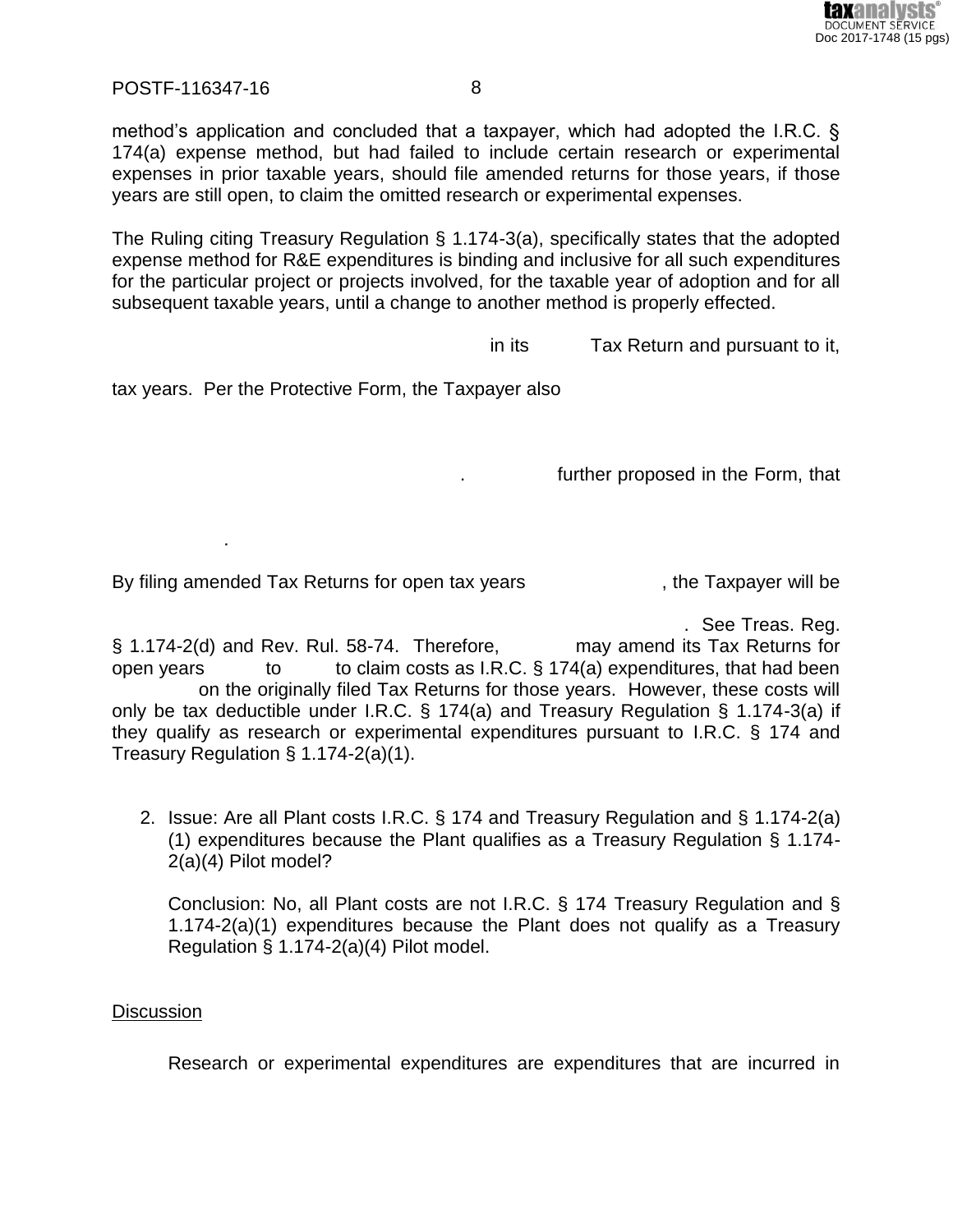

connection with the taxpayer's trade or business, in the experimental or laboratory sense, including all such incident to the development or improvement of a product. Expenditures representing research and development costs in the experimental or laboratory sense are such that are incurred for activities intended to discover information that would eliminate the uncertainty of developing or improving the product. Uncertainty exists if the taxpayer is unable to develop or improve the product, or its appropriate design, based on the available information. Whether expenditures qualify depends on the nature of the activity to which the expenditures relate, not the nature of the product developed or improved or the product's technological advancement or improvement. Expenditures incurred after production begins may be considered, but only if such are expended before the product's developmental or improvement uncertainty is eliminated. However, the product's ultimate success, failure, sale, or use is irrelevant in determining its I.R.C. § 174 eligibility (collectively R&E Expenditures). Treas. Reg. § 1.174-2(a)(1).

Except as provided by Treasury Regulation § 1.174-2(a)(5), expenditures paid or incurred in the product's manufacture after the elimination of its developmental or improvement uncertainty are I.R.C. § 174 ineligible. Treas. Reg. § 1.174-2(a)(2). Research or experimentation expenditures which result in a depreciable property end product to be used in the taxpayer's trade or business may, subject to the limitations of Treasury Regulation § 1.174-2(b)(4), be allowable as an I.R.C. § 174(a) deduction. Treas. Reg. § 1.174-2(b)(2). These expenditures cannot be amortized pursuant to I.R.C. § 174(b), except to the extent provided by Treasury Regulation § 1.174-4(a)(4). Id. This deduction is limited to I.R.C. § 174 and Treasury Regulation § 1.174-2(a) amounts. Treas. Reg. § 1.174-2(b)(4).

A product in relevant part, is any pilot model, process, formula, invention, technique, patent, or similar property, including such used by the taxpayer in its trade or business (Product). Treas. Reg. § 1.174-2(a)(3). A pilot model is a representation or model of a product, or its fully functional component, to the extent Treasury Regulation § 1.174- 2(a)(5) applies, that is produced to evaluate and resolve its uncertainty during its development (Pilot). Treas. Reg. § 1.174-2(a)(4). If Treasury Regulation § 1.174- 2(a)(1)'s requirements are not met at the product level, then the expenditures' eligibility is examined at the component or subcomponent level. Treas. Reg. § 1.174-2(a)(5). The product's developmental or improvement uncertainty is evaluated at each subcomponent independently and its existence at one subcomponent does not necessarily transfer to other components, or the entire product. Id.

The Plant is depreciable property that will be used in business and therefore R&E Expenditures incurred, in connection therewith, subject to the limitations of Treasury Regulation 1.174-2(b)(4), may be allowable under I.R.C. § 174. All of these incurred R&E Expenditures are I.R.C. § 174 eligible, if the Plant is deemed a Pilot model pursuant to Treasury Regulation § 1.174-2(a)(3) and (4). It would qualify as a Pilot model if it was a representation or model of a product that was produced to evaluate and resolve uncertainty during its development. Treas. Reg. § 1.174-2(a)(4).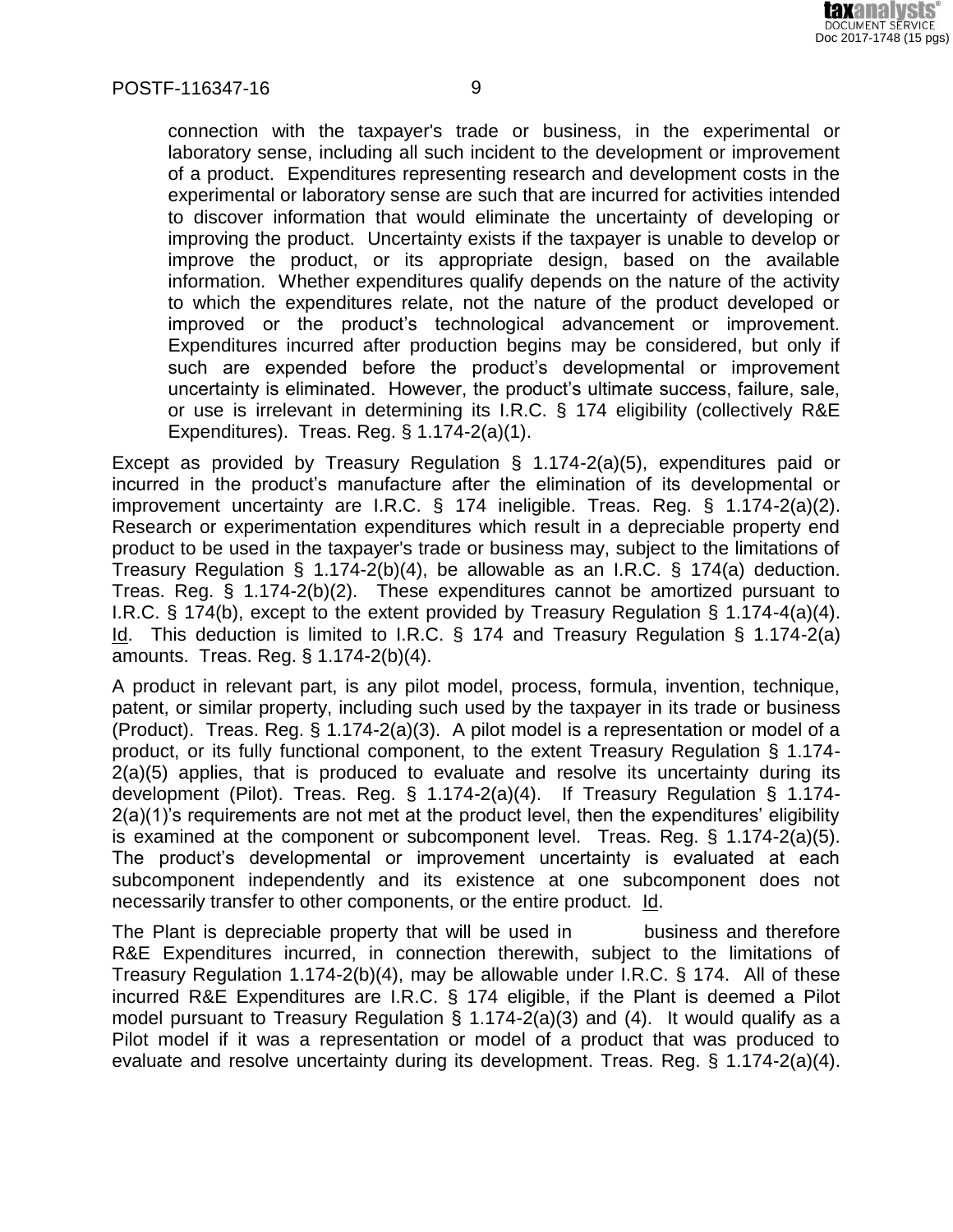

The Plant includes three primary systems, the  $\qquad \qquad$ , the  $\qquad \qquad$  and the systems. The system contains FOAK equipment, including the . as well as the However such had been previously developed, validated and tested at a smaller scale by external the by the stand the Plant's Prototype. Therefore, the Prototype. was the Plant's representation that was produced to evaluate and resolve uncertainty during its development. Accordingly, the Plant could not have also been produced to evaluate and resolve uncertainty during its development and, as such, it is not a Treasury Regulation § 1.174-2(a)(3) Product or, a Treasury Regulation § 1.174-2(a)(4) Pilot model.

has corroborated this conclusion

. Additionally, in its application, it described the Plant as in large part comprised of proven and commercially available equipment and technology, which was built by engineering, design, and construction teams with the gained knowledge, expertise and capabilities derived from their work at the Prototype.

 $--\frac{1}{2}$  , which is the contribution of the contribution of the contribution of the contribution of the contribution of the contribution of the contribution of the contribution of the contribution of the contribution of

The Taxpayer has further substantiated the position that . The Taxpayer's Team concluded therein, that

The Team further acknowledged that

. In fact, the Report did not

 ${\sf identity}$  . The contribution of the contribution of the contribution of the contribution of the contribution of the contribution of the contribution of the contribution of the contribution of the contribution of the contribu

. In summary, the Team concluded that

Secondly, the purpose of the Plant is to specifically display a functioning system, which employs the  $\blacksquare$  technology that the industry has successfully used for many years. It was built to demonstrate that its technology is commercially viable at its scale and, accordingly, all technical uncertainties would have been resolved prior to this demonstration. A demonstration presumes a successful, capable and functional operation that is based on proven technology and therefore, inherently contradicts the position that the Plant is experimental and was built to resolve technical uncertainty.

 $--\frac{1}{2}$  , which is the contribution of the contribution of the contribution of the contribution of the contribution of the contribution of the contribution of the contribution of the contribution of the contribution of

Therefore, given that the Plant contains proven and commercially available equipment and technology, it could not have been produced to evaluate and resolve uncertainty during its development and, as such, it is not a Pilot model. Therefore, the Plant's subcomponents should be examined to determine Treasury Regulation § 1.174-2(a)(4) Pilot model classification.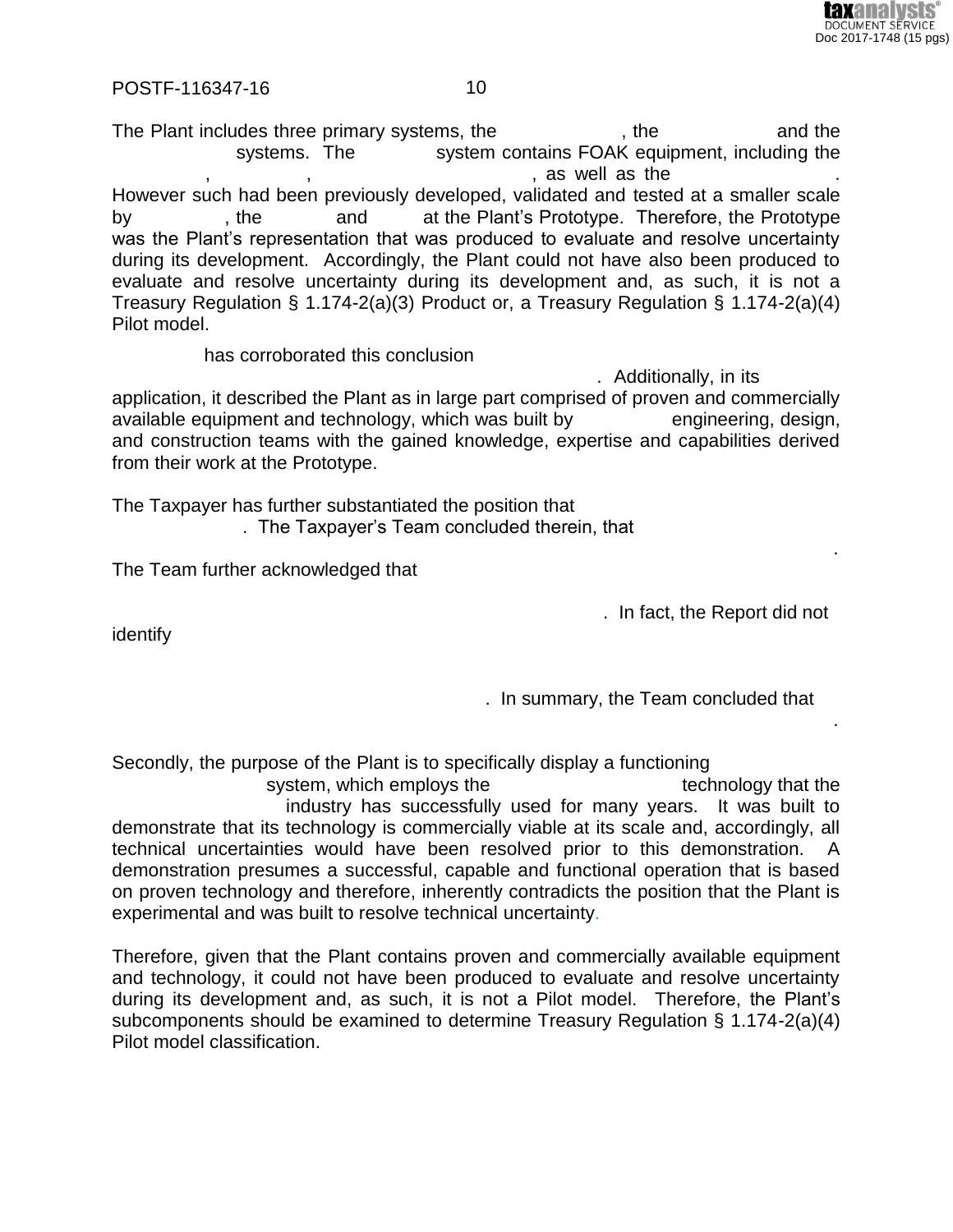

 $.$  The

 $\overline{\phantom{a}}$ 

, and

3. Issue: Are all of the Plant subcomponents' costs I.R.C. § 174 and Treasury Regulation  $\S$  1.174-2(a)(1) expenditures because the subcomponents qualify as Treasury Regulation § 1.174-2(a)(4) Pilot models?

Conclusion: No, all of the Plant subcomponents' costs are not I.R.C. § 174 and Treasury Regulation  $\S$  1.174-2(a)(1) expenditures because the subcomponents do not qualify as Treasury Regulation  $\S$  1.174-2(a)(4) Pilot models.

The Taxpayer's Team concluded that . It noted in its Report that The Report and  $. It$ Plant's . Additionally, the Team reasoned Lastly, the Report did not . As such, the Team concluded

As provided by the Report, the Plant is principally comprised of the following: (1) subcomponent; (2) subcomponent; (3) subcomponent; (4) subcomponent; (5) subcomponent; (7) subcomponent; (6) subcomponent; (8) subcomponent; (10) subcomponent; (9) subcomponent; (12) subcomponent; (11) subcomponent; (14) a subcomponent; (13) subcomponent; (15) subcomponent; and (16) subcomponent. The Plant is not a Treasury Regulation  $\S$  1.174-2(a)(4) Pilot model and does not satisfy

Treasury Regulation § 1.174-2(a)(1)'s requirements. Therefore, each Plant subcomponent is evaluated to determine if it qualifies as a Treasury Regulation § 1.174-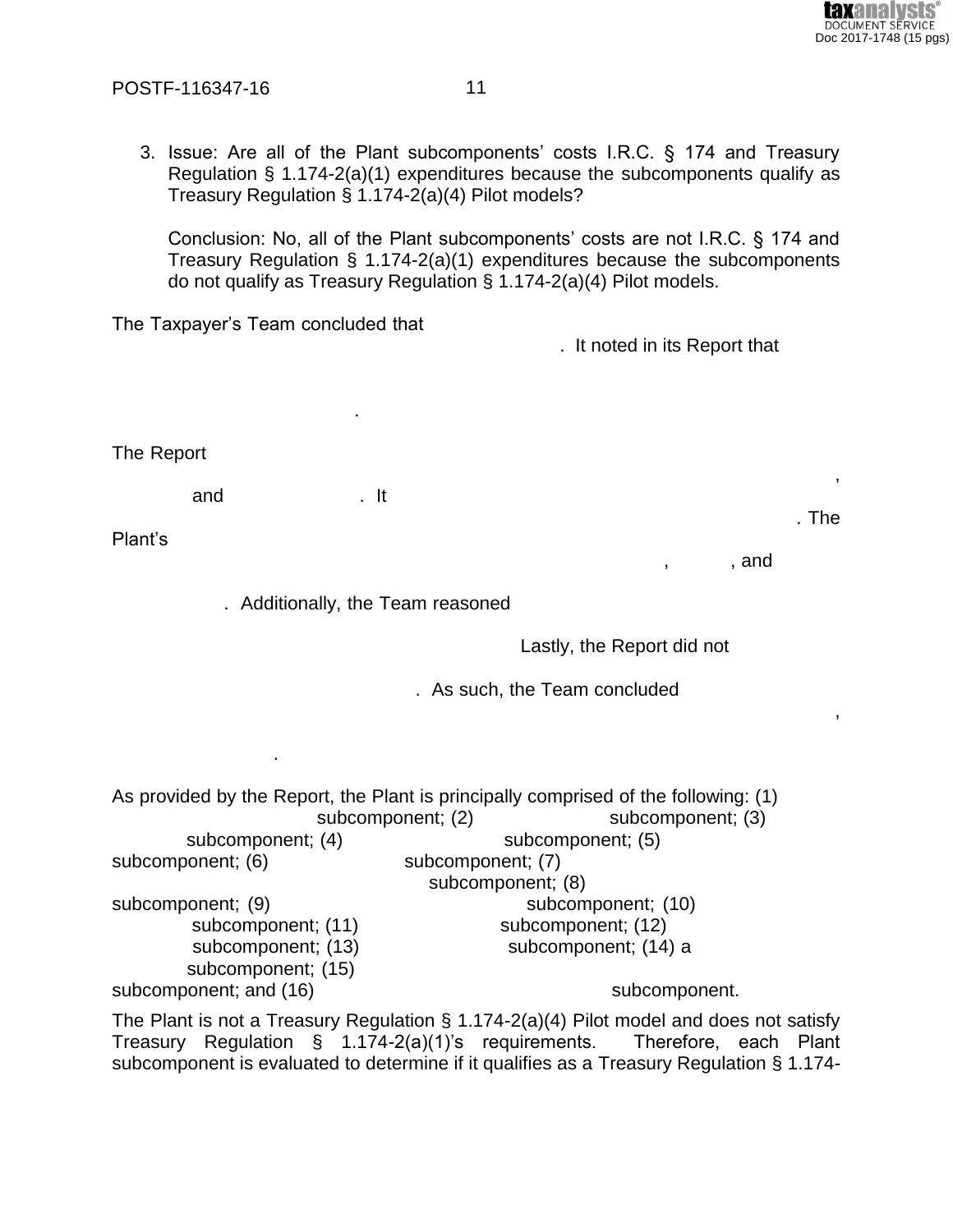

2(a)(4) Pilot model. See Treas. Reg. § 1.174-2(a)(5). Treasury Regulation § 1.174- 2(a)(5) is intended to avail I.R.C. § 174 eligibility where a basic design specification of the Product may be established, but uncertainty exists regarding the Product's certain components, even if uncertainty arises after the Product's manufacture has begun.

This rule's application is demonstrated in Treasury Regulation examples six (6) and eight (8). Treas. Reg. § 1.174-2(a)(11). In example six, costs expended for engineering labor and materials incurred to create a new Pilot model component for a machine were incurred in the experimental and the laboratory sense and therefore were I.R.C. § 174 expenditures because the component eliminated developmental uncertainty. However, production costs that had been incurred after the taxpayer had completed its research or experimentation were not I.R.C. § 174 eligible.

In example eight, costs incurred to produce and install a component were I.R.C. § 174 research and developmental expenditures, in the experimental or laboratory sense. The taxpayer produced the component to resolve uncertainty about its appropriate design and therefore such qualified as a Treasury Regulation § 1.174-2(a)(4) Pilot model. Conversely, costs expended duplicating a previously manufactured engine onto which the Pilot model component was installed were not so deductible.

In applying Treasury Regulation  $\S$  1.174-2(a)(4) and (a)(5) to the Taxpayer's facts, the Plant's subcomponents cannot be Treasury Regulation § 1.174-2(a)(4) Pilot models because -------------- assigned them no, low or moderate technology risks that are comparable to those attributed in any other ------------------ power plant projects. Accordingly, each subcomponent in its entirety could not have been designed or created to resolve uncertainty in the laboratory sense. Secondly, the Plant contains proven and commercially available equipment and technology, which therefore could not have been produced to evaluate and resolve uncertainty during its development. As such, the Plant's subcomponents cannot be deemed Pilot models and, accordingly, the costs that the Taxpayer incurred in connection with the Plant and its subcomponents should be examined individually to determine I.R.C. § 174 eligibility.

4. Issue: Which Plant costs are I.R.C. § 174 and Treasury Regulation § 1.174- 2(a)(1) expenditures?

Conclusion: The Plant's, its subcomponents' and components' engineering design and integration costs are I.R.C. § 174 and Treasury Regulation § 1.174- 2(a)(1) expenditures because those costs were incurred to re-engineer and redesign the Plant's, its subcomponents' and components' FOAK equipment.

The Plant includes FOAK equipment, such as, the system, the -----------------------, the -------------------------system and the ------------------------ system, which the Taxpayer re-designed, re-engineered, integrated and incurred certain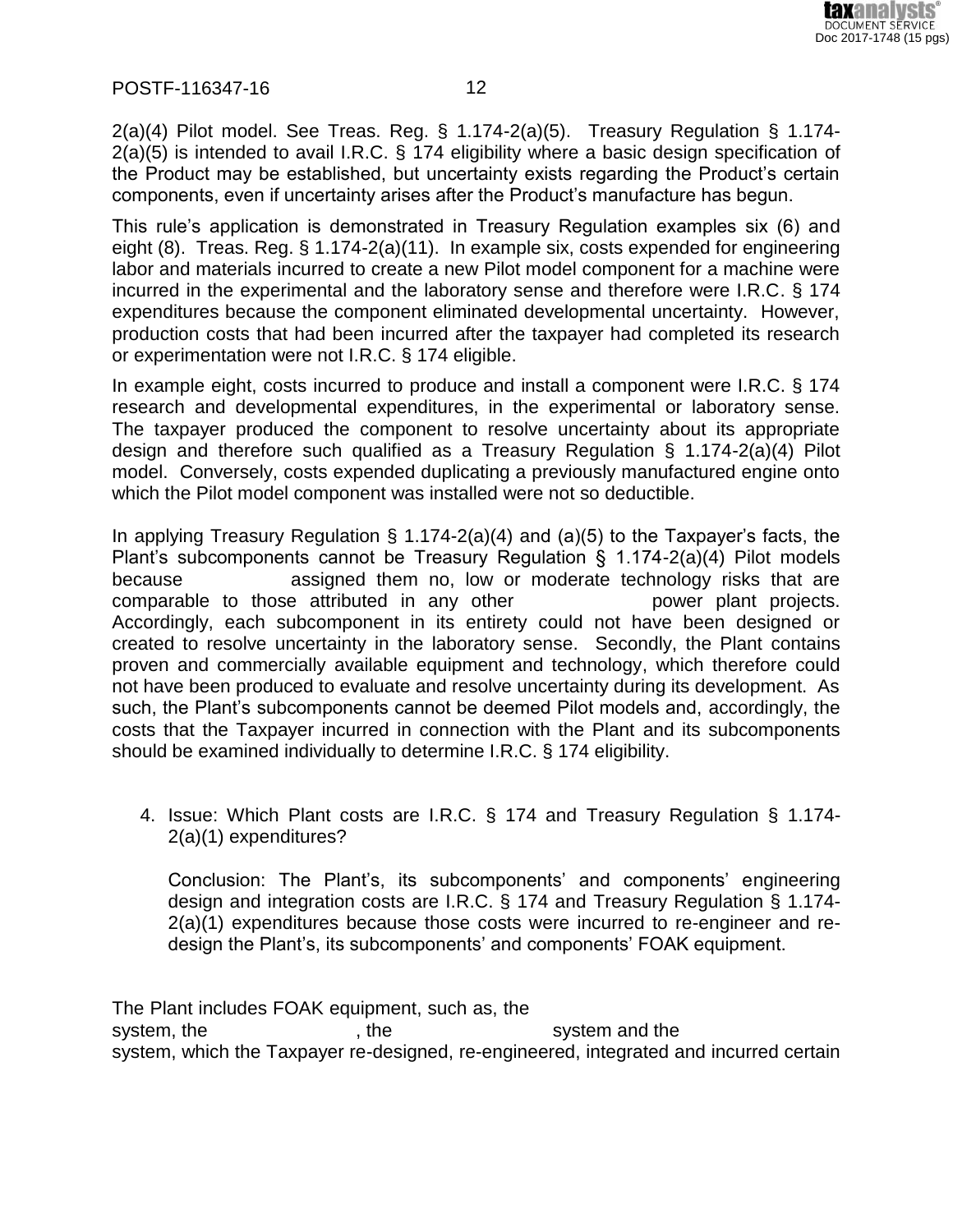

I.R.C. § 174 expenditures. Research or experimental expenditures are expenditures that are incurred in connection with the taxpayer's trade or business, in the experimental or laboratory sense, including all such incident to the development or improvement of a product. Treas. Reg. § 1.174-2(a)(1). Costs expended for activities intended to discover information that would eliminate the uncertainty of developing or improving the product, are incurred in the experimental or laboratory sense. Id. Uncertainty exists if the taxpayer is unable to develop or improve the product, or its appropriate design, based on the available information. Id. Expenditures incurred after production begins may be evaluated, but only if such are expended before the product's developmental or improvement uncertainty is eliminated. Id. Costs paid or incurred in the product's production, after the elimination of its developmental or improvement uncertainty, are non I.R.C. § 174 eligible. Treas. Reg. § 1.174-2(a)(2).

is an electrical power utility company in the United States'

region. Its products and services include electrical power generation, electrical power transmission, as well as retail and wholesale power distribution, which it supplies to its customers within  $\overline{\phantom{a}}$  and  $\overline{\phantom{a}}$  and  $\overline{\phantom{a}}$  and  $\overline{\phantom{a}}$  service

territory. The Taxpayer incurred costs in the experimental or laboratory sense and in connection with its trade or business, for the design, engineering and integration of the FOAK equipment, that were paid for activities, intended to discover information that would eliminate the uncertainty of developing it. The confronted technical uncertainty because it was unable to develop or improve the Plant's, its subcomponents' and components' FOAK equipment, or its appropriate design, based on the available information. Secondly, operating the technically proven equipment with the FOAK equipment, while  $\qquad \qquad$  the  $\qquad \qquad$  which has and using it as the Plant's -------------------------, will be novel. Accordingly, the Taxpayer's design, engineering and integration costs for the Plant, as well as its subcomponents and components qualify as I.R.C. § 174 and Treasury Regulation § 1.174-2(a)(1) expenditures because those costs were incurred to re-engineer and re-design the Plant's, its subcomponents' and components' FOAK equipment. The Plant's FOAK equipment, which although was produced, tested and validated at a smaller scale at the Prototype level, did give rise to technical uncertainties when re-designed, re-engineered and integrated at the Plant. For example,  $\qquad \qquad$  faced technical uncertainties when  $re$ -designing and re-engineering the Plant's  $FOAK$  in: (1)

 $\,;\,(2)$ 

 $the \; Prototype's \; | \; (3)$ 

per square inch (PSI) ----------------------------------------------------------------the Prototype's ------ PSI; (4)

 $-$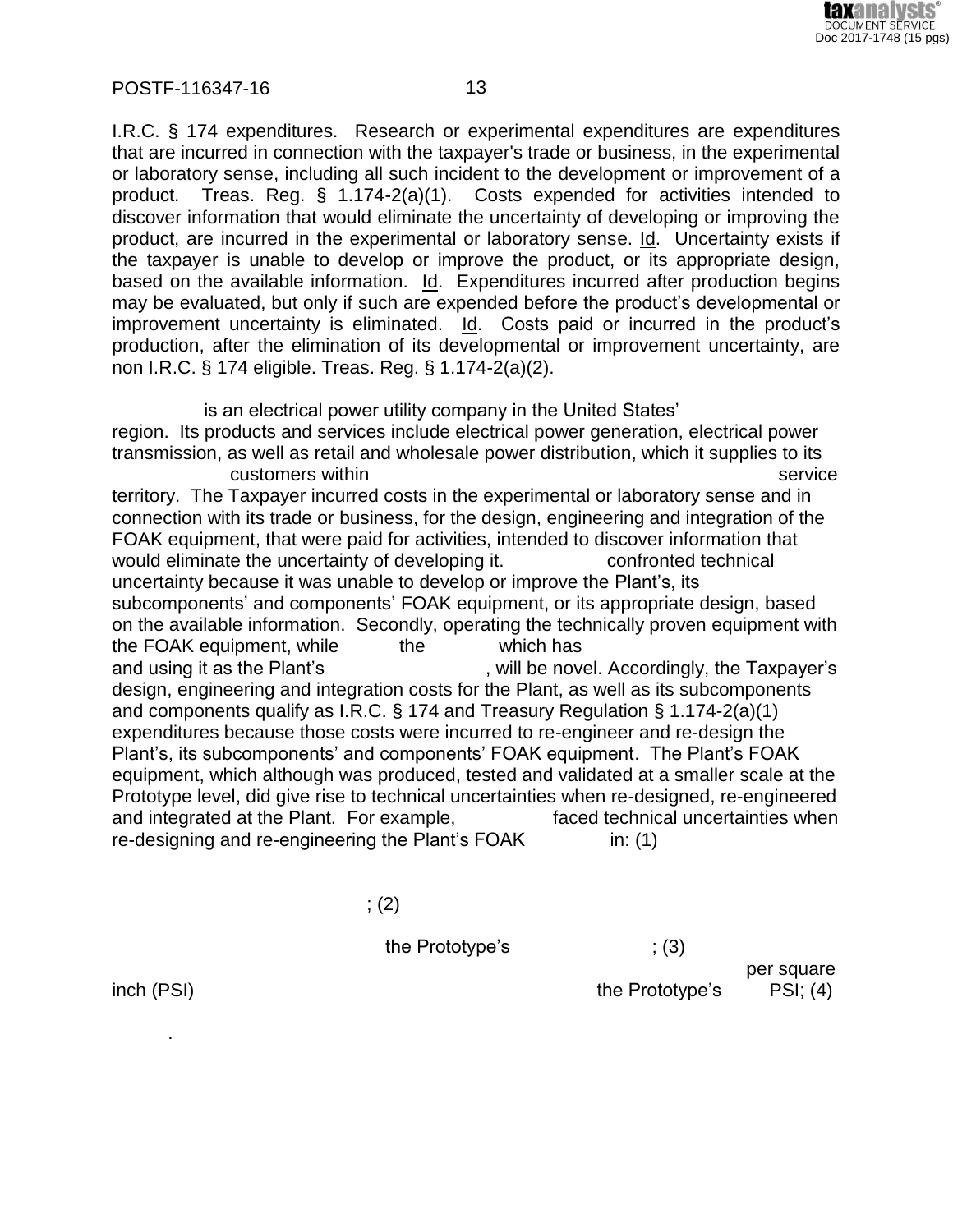

The Taxpayer encountered further technical uncertainties in re-designing and reengineering the Plant's: (1)

 $\,;\,\left( 2\right)$ 

 $\,;\,\left( 3\right)$ ------------------------------------------------------------------------------------------.

> also confronted integration technical uncertainties in integrating: (1) the FOAK cohesively function with the Plant's air

> > $(2)$  the FOAK

 $: (3)$  the Plant's

did not conversely successfully demonstrate that the Plant, or its primary sub-components, or components are Treasury Regulation § 1.174-2(a)(4) Pilot models, nor did it substantiate that the integration of this FOAK equipment produced such technical uncertainties as to render the Plant, or its subcomponents or components, as Treasury Regulation § 1.174-2(a)(4) Pilot models. Treasury Regulation § 1.174-2(a)(1) expenditures generally include testing costs, other than quality control testing excluded under Treasury Regulation § 1.174-2(a)(7), performed to eliminate an experimental component's uncertainty and costs to resolve the uncertainty of integrating it with a nonexperimental product, when Treasury Regulation § 1.174-2(a)(1) is not satisfied for the product as a whole. The application of this rule allows consideration whether production, and testing costs that were incurred to resolve the product's design and integration uncertainty, were expended in the laboratory sense and would therefore be I.R.C. § 174 eligible. The Taxpayer advocates that its balance of the Plant costs are I.R.C. § 174 eligible because they are analogous to I.R.C. § 174 eligible production costs. The Taxpayer did not however establish that its balance of the Plant and production costs, were incurred to resolve the Plant's, or its subcomponents', or components' design and integration uncertainty. Therefore, all other expenditures that -

 $--\frac{1}{2}$  , which is a set of the set of the set of the set of the set of the set of the set of the set of the set of the set of the set of the set of the set of the set of the set of the set of the set of the set of the

incurred in connection with the Plant, its subcomponents and components, including its balance of the Plant costs and, such costs paid or incurred in production and testing, after the elimination of developmental or improvement uncertainty, are I.R.C. § 174 ineligible.